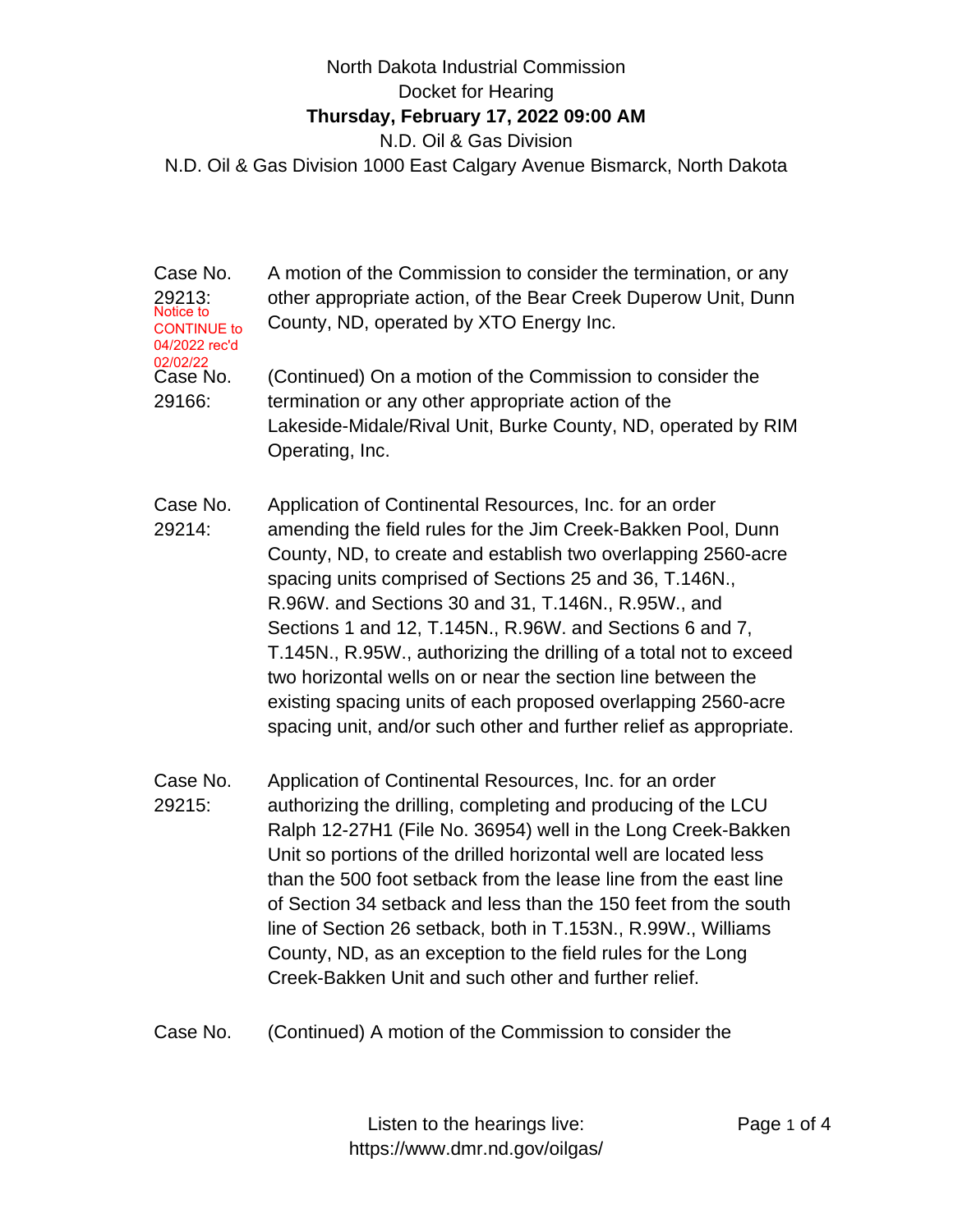- 25686: termination, or any other appropriate action, of the South Antler Creek-Madison Unit, Bottineau County, ND, operated by Continental Resources, Inc.
- Case No. 29216: Application of Ballard Petroleum Holdings LLC for an order of the Commission certifying the Chatfield-Madison Unit, Bottineau County, ND, as a "qualifying secondary recovery project" for purposes of eligibility for the tax exemptions provided by Chapter 57-51.1 of the NDCC and further determining the amount of crude oil which would have been recovered from the unit source of supply if the secondary recovery program had not been commenced, and such other relief.
- Case No. 29170: (Continued) Application of Rimrock Oil & Gas Williston LLC for an order amending the field rules for the Twin Buttes-Bakken Pool, Dunn County, ND, so as to create and establish an overlapping 1920-acre spacing unit comprised of Sections 12, 13 and 24, T.147N., R.92W., authorizing the drilling of a total not to exceed four wells on said proposed overlapping 1920-acre spacing unit, and/or such further relief.
- Case No. 29217: Application of Mercury Resources, LLC for an order amending the field rules for the Briar Creek-Madison Pool, Williams and McKenzie Counties, ND, as follows: (i) allow the drilling of an increase density well on a 640-acre spacing unit comprised of Section 23, T.152N., R.104W.; and, (ii) create and establish an overlapping 1280-acre spacing unit comprised of Sections 22 and 23, T.152N., R.104W, authorizing the drilling of a horizontal well on said proposed overlapping 1280-acre spacing unit, and such other and further relief as appropriate.
- Case No. 29218: Application of Enerplus Resources (USA) Corporation for an order amending the field rules for the Lost Bridge and/or Big Gulch-Bakken Pool so to create and establish an overlapping 2560-acre spacing unit comprised of Sections 36, T.148N., R.97W., Section 31, T.148N., R.96W., Section 1, T.147N., R.97W., and Section 6, T.147N., R96W., Dunn County, ND,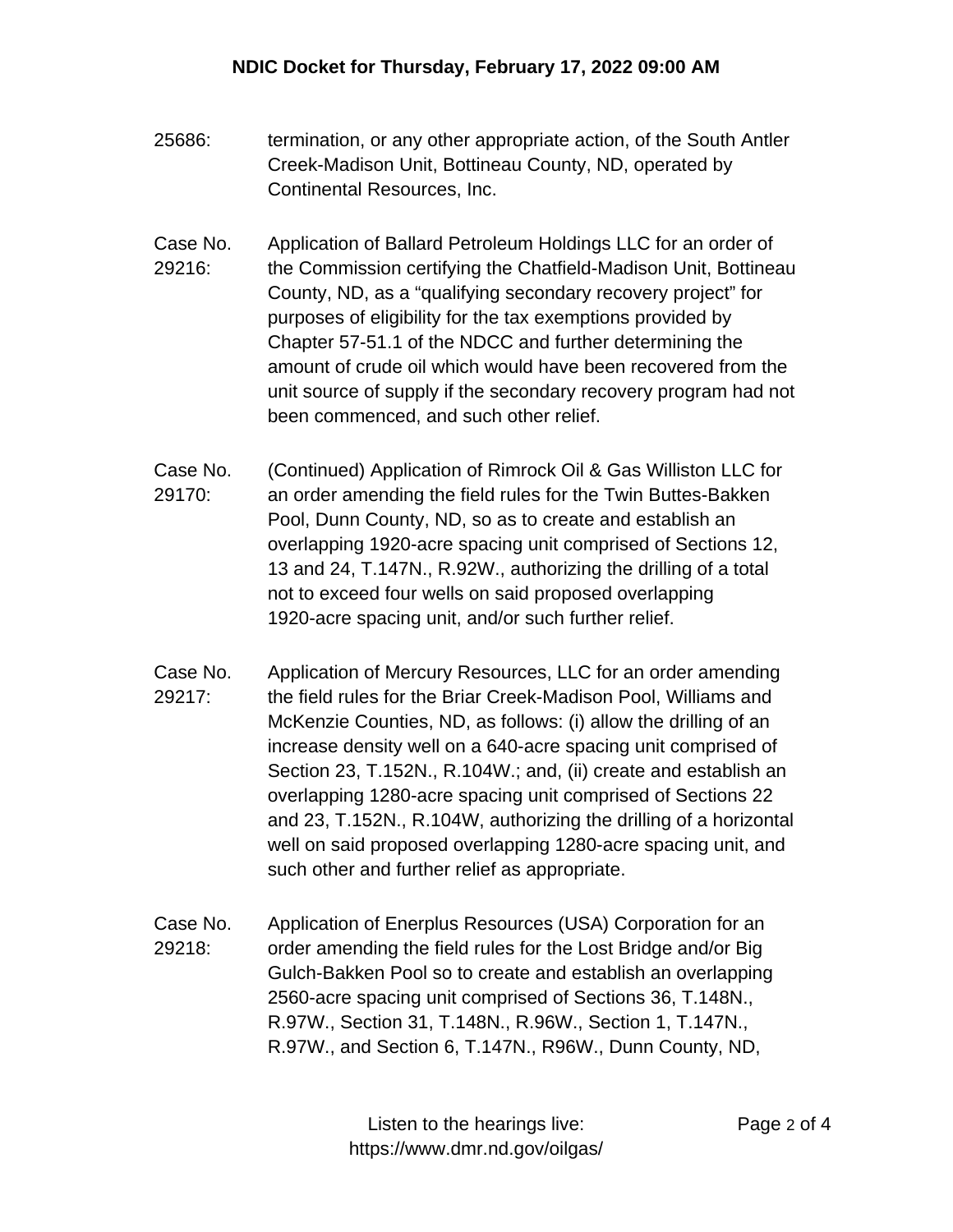authorizing the drilling of a horizontal well on or near the section line between the existing spacing units of said proposed overlapping 2560-acre spacing unit, and/or such other and further relief as appropriate.

- Case No. 29219: Application of Enerplus Resources (USA) Corporation for an order amending the field rules for the South Fork-Bakken Pool so to create and establish an overlapping 2560-acre spacing unit comprised of Sections 3, 4, 9 and 10, T.148N., R.93W., Dunn County, ND, authorizing the drilling of a horizontal well on or near the section line between the existing spacing units of said proposed overlapping 2560-acre spacing unit, and/or such other and further relief as appropriate.
- Case No. 29220: Application of Liberty Resources Management Co., LLC for an order suspending and, after hearing, revoking the following permits issued to Murex Petroleum Corporation for the Kayden Cole 9-33H-A #3MB well (File No. 38713) and the Kayden Cole 9-33H-A #2MB well (File No. 38714), both with a surface location in the SW SW of Section 9, T.157N., R.95W., West Tioga-Bakken Pool, Williams County, ND, and for such other relief as appropriate. Notice to DISMISS rec'd 02/10/22

Case No. 29073: (Continued) Application of WPX Energy Williston, LLC for an order amending the field rules for the Heart Butte-Bakken Pool, Dunn and McLean Counties, ND to create and establish the following: (i) two overlapping 1920-acre spacing units comprised of Sections 22, 23 and 24; and 25, 26 and 27, all in T.149N., R.91W., authorizing the drilling of up to five horizontal wells in each proposed overlapping 1920-acre spacing unit; and (ii) an overlapping 3840-acre spacing unit comprised of Sections 22, 23, 24, 25, 26 and 27, all in T.149N., R.91.W, authorizing the drilling of one horizontal well on or near the section line between existing spacing units on said proposed 3840-acre spacing unit; and/or for such other and further relief as appropriate. Notice to CONTINUE to 03/2022 rec'd 02/09/22

Case No. Application of Grayson Mill Operating, LLC for an order